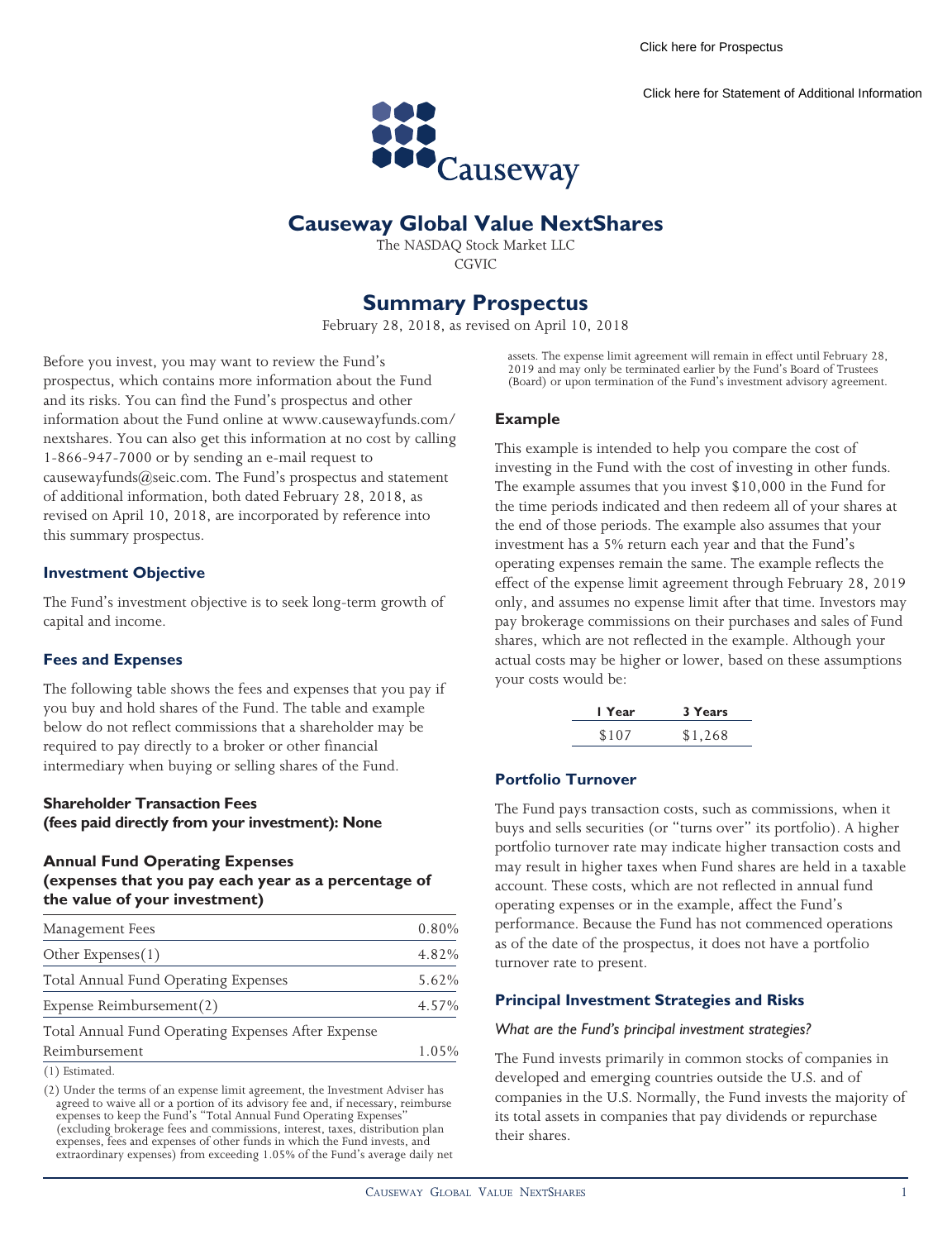The Fund may invest up to 40% of its total assets in companies in emerging (less developed) markets, including common stock, preferred and preference stocks, and depositary receipts. The Fund may also invest in frontier markets. Under normal circumstances, the Fund will invest at least 40% of its total assets in a number of countries outside the U.S. The Investment Adviser determines a company's country by referring to: its stock exchange listing; where it is registered, organized or incorporated; where its headquarters are located; its MSCI country classification; where it derives at least 50% of its revenues or profits from goods produced or sold, investments made, or services performed; or where at least 50% of its assets are located. These categories are designed to identify investments that are tied economically to, and subject to the risks of, investing outside the U.S. The Fund considers a country to be an emerging market if the country is included in the MSCI Emerging Markets Index.

When investing the Fund's assets, the Investment Adviser follows a value style, performing fundamental research supplemented by quantitative analysis. Quantitative screens narrow the universe of investment candidates by applying market capitalization and valuation screens. To select investments, the Investment Adviser then performs fundamental research, which generally includes company-specific research, company visits, and interviews of suppliers, customers, competitors, industry analysts, and experts. The Investment Adviser also applies a proprietary quantitative risk model to adjust return forecasts based on risk assessments. Using a value style means that the Investment Adviser buys stocks that it believes have lower prices than their true worth. For example, stocks may be "undervalued" because the issuing companies are in industries that are currently out of favor with investors. However, even in those industries, certain companies may have high rates of growth of earnings and be financially sound.

The Investment Adviser considers whether a company has each of the following value characteristics in purchasing or selling securities for the Fund:

- Low price-to-earnings ratio (stock price divided by earnings per share) relative to the sector
- High yield (percentage rate of return paid on a stock in dividends and share repurchases) relative to the market
- Low price-to-book value ratio (stock price divided by book value per share) relative to the market
- Low price-to-cash flow ratio (stock price divided by net income plus non-cash charges per share) relative to the market
- Financial strength

Generally, price-to-earnings ratio and yield are the most important factors.

The Fund may invest in companies of any market capitalization, and is not required to invest a minimum amount and is not limited to investing a maximum amount in companies in any particular country.

# *About NextShares*

The Fund is a NextShares fund, which is a new type of actively managed exchange-traded product operating pursuant to an order issued by the Securities and Exchange Commission (SEC) granting an exemption from certain provisions of the Investment Company Act of 1940, as amended (1940 Act). As a new type of fund, NextShares funds do not have an operating history and there can be no guarantee that an active trading market for shares of NextShares funds will develop.

Individual shares of a NextShares fund may be purchased and sold only on a national securities exchange or alternative trading system through a broker-dealer (Broker) that offers NextShares funds, and may not be directly purchased or redeemed from the NextShares fund. As a new type of fund, NextShares funds initially may be offered by a limited number of Brokers. Trading prices of shares of NextShares funds are directly linked to the fund's next-computed net asset value per share (NAV), which is normally determined as of 4:00 p.m. Eastern time. Buyers and sellers of shares of a NextShares fund on a trading day will not know the value of their purchases and sales until NAV is determined at the end of the trading day.

Trading prices of shares of a NextShares fund will vary from NAV by a market-determined trading cost (*i.e.*, a premium or discount to NAV), which may be zero. The premium or discount to NAV at which shares of a NextShares fund trade are determined at the time of trade execution. The amount of the premium or discount will depend on market factors, such as the supply and demand for shares from investors; transaction fees and other costs associated with creating and redeeming Creation Units (as defined below) of shares; competition among market makers; the share inventories and inventory strategies of market makers; and the volume of share trading. Reflecting these and other market factors, prices of shares in the secondary market may be above, at or below NAV. See Investing in the Funds — Buying and Selling Shares in the prospectus for important information about how to buy and sell shares of the Fund.

How NextShares Funds Compare to Mutual Funds: Mutual fund shares may be purchased and redeemed directly from the issuing fund for cash at the fund's next determined NAV. Shares of NextShares funds, by contrast, are purchased and sold primarily in the secondary market. Because trading prices of shares of a NextShares fund may vary from NAV (the variance is also referred to as a premium or discount to NAV), and because commissions may apply, NextShares funds may be more expensive to buy and sell than mutual funds. Like shares of mutual funds, shares of NextShares funds may be bought or sold in specified share or dollar quantities, although not all Brokers may accept dollar-based orders.

Relative to investing in mutual funds, investing in a NextShares fund offers certain potential advantages that may, provided sufficient scale is achieved, benefit performance and tax efficiency. These potential advantages include: (a) a single class of shares with no sales loads or distribution (Rule 12b-1) or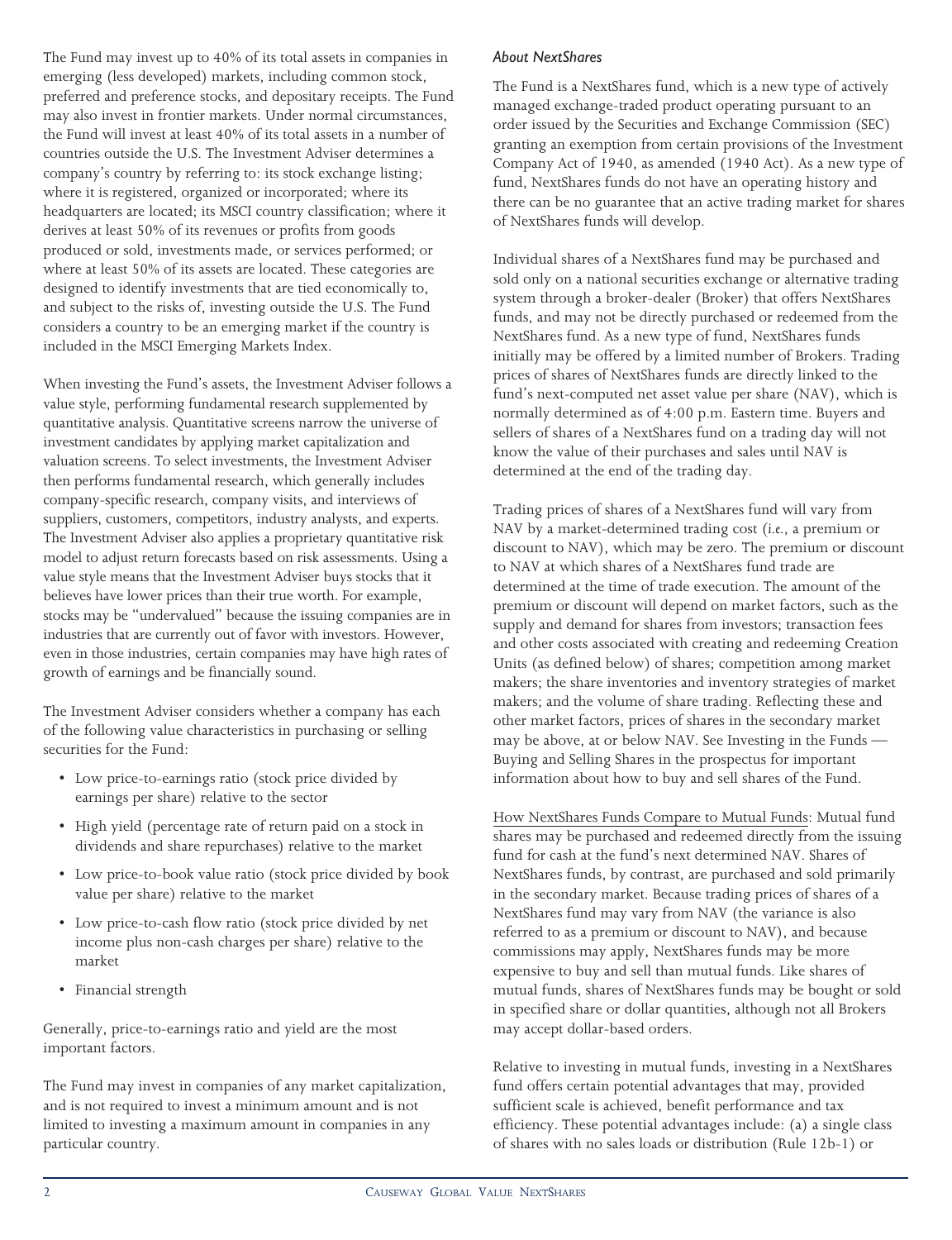service fees; (b) lower transfer agency expenses; (c) reduced trading costs and cash drag in connection with shareholder inflows and outflows; and (d) lower capital gains distributions. Potential advantages, if any, depend on the Fund achieving sufficient scale with active creation and redemption activity and the Fund being able to use in-kind redemptions to achieve greater tax efficiency. There can be no assurance that any potential advantage can or will be achieved, particularly until the Fund achieves sufficient scale. To the extent the Fund meets redemptions partially in cash, the Fund may be less tax efficient than NextShares funds that meet redemptions entirely in kind. Further, because NextShares funds do not pay sales loads or distribution (Rule 12b-1) or service fees, their appeal to financial intermediaries may be limited to distribution arrangements that do not rely upon such payments.

How NextShares Funds Compare to ETFs: Similar to shares of exchange-traded funds (ETFs), shares of NextShares funds are issued and redeemed only in specified large aggregations (Creation Units) by or through Authorized Participants (*i.e.*, broker-dealers or institutional investors that have entered into agreements with the fund's distributor) and trade throughout the day on an exchange. Unlike shares of ETFs, trading prices of shares of NextShares funds are directly linked to the fund's next end-of-day NAV rather than determined at the time of trade execution. Put another way, NextShares funds do not offer opportunities to transact intraday at currently determined (as opposed to end-of-day) prices.

Unlike actively managed ETFs, NextShares funds are not required to disclose their full holdings on a daily basis, thereby protecting fund shareholders against the potentially dilutive effects of other market participants front-running the fund's trades. The NAV-based trading employed for shares of NextShares funds provides investors with trade execution cost transparency and the ability to restrict their trading costs using limit orders. This feature of NextShares funds distinguishes them from ETFs, for which the variance between market prices and underlying portfolio values is not always known by individual investors and cannot be controlled by them. For more information, see Additional Information about NextShares in the prospectus.

# *What are the main risks of investing in the Fund?*

As with a mutual fund, the Fund's value, and therefore the value of your Fund shares, may go down. This may occur because the value of a particular stock or stock market in which the Fund invests is falling. Also, the Investment Adviser may select securities that underperform the stock market or other funds with similar investment objectives and investment strategies. If the value of the Fund's investments goes down, you may lose money. We cannot guarantee that the Fund will achieve its investment objective.

Value stocks, including those selected by the Investment Adviser for the Fund, are subject to the risks that their intrinsic value may never be realized by the market and that their prices may go down. The Fund's value discipline sometimes prevents or limits

investments in stocks that are in its benchmark index, the MSCI ACWI Index (Gross).

In addition, because the Fund invests a significant portion of its assets in foreign securities, the Fund is subject to further risks. For example, the value of the Fund's securities may be affected by social, political and economic developments and U.S. and foreign laws relating to foreign investment. Further, because the Fund invests in securities denominated in foreign currencies, the Fund's securities may go down in value depending on foreign exchange rates. Other risks include trading, settlement, custodial, and other operational risks; withholding or other taxes; and the less stringent investor protection and disclosure standards of some foreign markets. All of these factors can make foreign securities less liquid, more volatile and harder to value than U.S. securities.

The risks of foreign investment are higher for emerging markets investments, including common stock, preferred and preference stocks, and depositary receipts, because emerging markets investments involve special risks that can increase the chances that the Fund will lose money. The extent of economic development, political stability, market depth, infrastructure, capitalization and regulatory oversight in emerging markets can be less than in more developed foreign markets. Data for emerging markets companies may be less available, less accurate and/or less current than data for developed markets companies. All of these factors can make emerging markets securities less liquid, more volatile and harder to value than U.S. securities.

The nature of how Fund shares trade raises additional risks, including market trading risk, contingent pricing risk, cash transactions risk and Authorized Participant concentration risk, as described below.

*Market Trading Risks:* Individual Fund shares may be purchased and sold only on a national securities exchange or an alternative trading system through a Broker, and may not be directly purchased or redeemed from the Fund. There can be no guarantee that an active trading market for shares will develop or be maintained, or that the listing of Fund shares will continue unchanged. Buying and selling shares may require you to pay brokerage commissions and expose you to other trading costs. Due to brokerage commissions in addition to the premium/ discount to NAV and other transaction costs that may apply, frequent trading may detract from realized investment returns. Trading prices of shares may be above, at or below the Fund's NAV, will fluctuate in relation to NAV based on supply and demand in the market for shares and other factors, and may vary significantly from NAV during periods of market volatility. The return on your investment will be reduced when you sell shares at a discount or buy shares at a premium to NAV.

*Contingent Pricing Risks:* Trading prices of Fund shares are directly linked to the Fund's next-computed NAV, which is normally determined as of 4:00 p.m. Eastern Time each business day. Buyers and sellers of shares will not know the value of their purchases and sales until the Fund's NAV is determined at the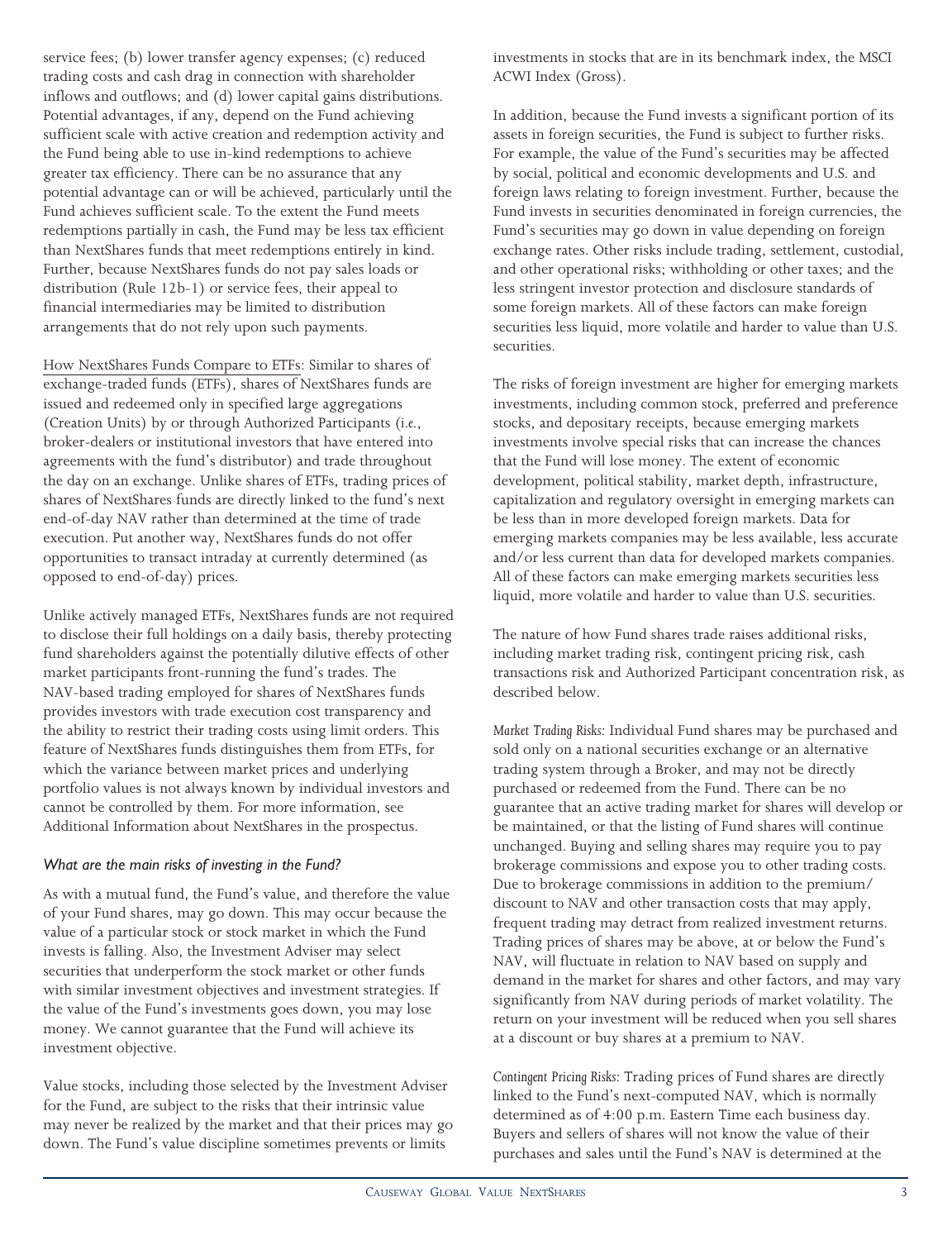end of the trading day. Like mutual funds, the Fund does not offer opportunities to transact intraday at currently determined (as opposed to end-of-day) prices. Trade prices are contingent upon the determination of NAV and may vary significantly from anticipated levels (including estimates based on intraday indicative values disseminated by the Fund) during periods of market volatility. Although limit orders can be used to restrict differences between trade prices and NAV (*i.e.*, premiums and discounts to NAV), they cannot be used to control or limit absolute trade execution prices.

*Cash Transactions Risk:* In certain instances, the Fund may effect creations and redemptions partly or wholly for cash, rather than in kind. Because the Fund may effect redemptions for cash, rather than through in-kind distributions, it may be required to sell portfolio securities in order to obtain the cash needed to distribute redemption proceeds, and it may subsequently recognize gains on such sales that the Fund might not have recognized if it had distributed portfolio securities in kind. As a result, an investment in the Fund may be less tax-efficient than if it effected redemptions principally in kind. Moreover, cash transactions may have to be carried out over several days if the market for any of the Fund's portfolio holdings is relatively illiquid and may involve considerable brokerage fees and taxes. These brokerage fees and taxes, which will be higher than if the Fund sold and redeemed its shares principally in kind, may be passed on to purchasers and redeemers of Creation Units in the form of creation and redemption transaction fees. In addition, these factors may result in wider spreads between the bid and the offered prices of the Fund's shares.

*Authorized Participant Concentration Risk:* Only an Authorized Participant may engage in creation or redemption transactions directly with the Fund. The Fund may have relationships with a limited number of institutions that act as Authorized Participants. To the extent these institutions exit the business or are unable or unwilling to proceed with creation and/or redemption orders with respect to the Fund and no other Authorized Participant is able to step forward to create or redeem Creation Units, shares of the Fund may trade at a discount to NAV and possibly face trading halts and/or delisting.

See Investment Risks beginning on page 22 of the prospectus for more information about the risks associated with the Fund.

An investment in the Fund is not a bank deposit and is not insured or guaranteed by the Federal Deposit Insurance Corporation or any other government agency.

The Fund may be an appropriate investment if you:

- Are seeking long-term growth of capital and can withstand the share price volatility of equity investing.
- Are seeking to diversify a portfolio of equity securities to include foreign securities, including emerging markets, as well as U.S. securities.
- Can tolerate the increased volatility and currency fluctuations associated with investments in foreign securities, including emerging markets securities.
- Are willing to accept the risk that the value of your investment may decline in order to seek long-term growth of capital and income.

# **Performance**

The Fund has not commenced operations as of the date of the prospectus and does not have a full calendar year of performance to present. Once it has been in operation for a full calendar year, a bar chart and performance table will be provided showing some indication of the risks and volatility of investing in the Fund by showing changes in the Fund's performance from year to year and by showing how the Fund's average annual returns for relevant periods compare with those of a broad measure of market performance. The Fund's past performance (before and after taxes) will not necessarily indicate how it will perform in the future. For current performance information, please visit www.causewayfunds.com.

# **Portfolio Management**

### *Investment Adviser*

Causeway Capital Management LLC

# *Portfolio Managers*

The Fund is managed by the following team of portfolio managers:

Sarah H. Ketterer, chief executive officer and co-founder of the Investment Adviser, has served on the Fund's portfolio management team since its inception in 2018.

Harry W. Hartford, president and co-founder of the Investment Adviser, has served on the Fund's portfolio management team since its inception in 2018.

James A. Doyle, a director of the Investment Adviser, has served on the Fund's portfolio management team since its inception in 2018.

Jonathan P. Eng, a director of the Investment Adviser, has served on the Fund's portfolio management team since its inception in 2018.

Conor Muldoon, a director of the Investment Adviser, has served on the Fund's portfolio management team since its inception in 2018.

Foster Corwith, a director of the Investment Adviser, has served on the Fund's portfolio management team since its inception in 2018.

Alessandro Valentini, a director of the Investment Adviser, has served on the Fund's portfolio management team since its inception in 2018.

Ellen Lee, a director of the Investment Adviser, has served on the Fund's portfolio management team since its inception in 2018.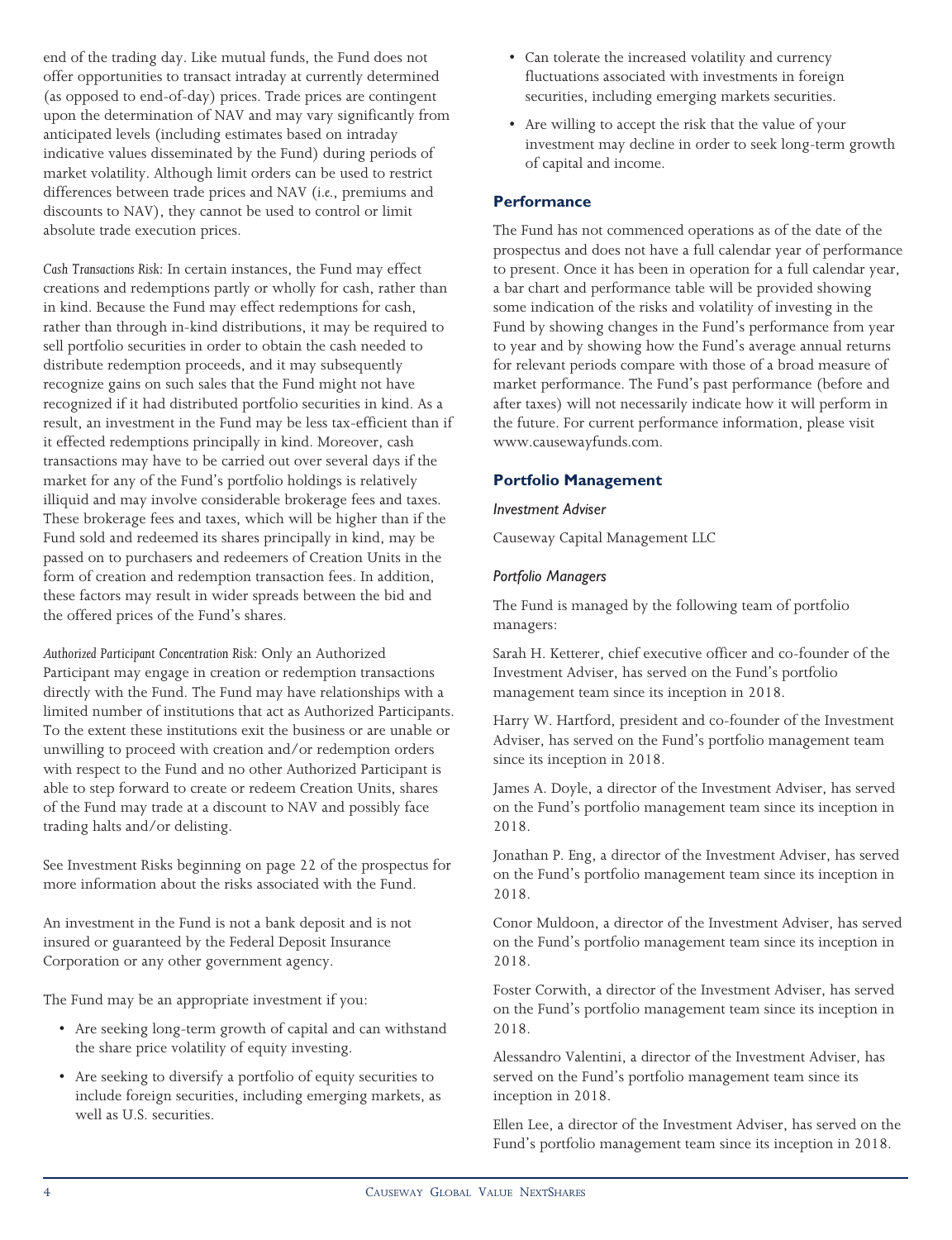# **Purchase and Sale of Fund Shares:**

# Buying and Selling Shares in the Secondary Market.

Shares of the Fund are listed and available for trading on The NASDAQ Stock Market LLC (Listing Exchange) during the Listing Exchange's core trading session (generally 9:30 am to 4:00 pm Eastern Time). Shares may also be bought and sold on other national securities exchanges and alternative trading systems that have obtained appropriate licenses, adopted applicable rules and developed systems to support trading in Fund shares. Fund shares may be purchased and sold in the secondary market only through a Broker. When buying or selling shares, you may incur trading commissions or other charges determined by your Broker. The Fund does not impose any minimum investment for shares of the Fund purchased in the secondary market, although Brokers may impose their own minimum transaction requirements.

Buying and selling Fund shares is similar in most respects to buying and selling shares of ETFs and listed stocks. Throughout each trading day, market makers post on an exchange bids to buy shares and offers to sell shares. Buyers and sellers submit trade orders through their Brokers. The executing trading venue matches orders received from Brokers against market maker quotes and other orders to execute trades, and reports the results of completed trades to the parties to the trades, member firms and market data services. Completed trades in Fund shares clear and settle like trades in ETF shares and listed stock trades, with settlement normally occurring on the second following business day (T+2). Orders to buy and sell Fund shares that are not executed on the day the order is submitted are automatically cancelled as of the close of trading that day.

Trading in Fund shares differs from buying and selling shares of ETFs and listed stocks in four key respects:

- how intraday prices of executed trades and bids and offers posted by market makers are expressed;
- how you determine the number of shares to buy or sell if you seek to transact in an approximate dollar amount;
- what limit orders mean and how limit prices are expressed; and
- how and when the final prices of executed trades are determined.

Intraday Prices and Quote Display Format. The intraday price of executed trades and bids and offers quoted for Fund shares are all expressed relative to the Fund's next determined NAV, rather than as an absolute dollar price. As noted above, the Fund's NAV is normally determined as of 4:00 p.m. Eastern Time each business day. As an illustration, shares of the Fund may be quoted intraday at a best bid of "NAV -\$0.01" and a best offer of "NAV +\$0.02." A buy order executed at the quoted offer price would, in this example, be priced at two cents over the Fund's NAV on the trade date. If the last trade in Fund shares was priced at two cents over NAV (the current best offer), it would be displayed as "NAV +\$0.02."



and bids and offers for Fund shares may be higher or lower than in this example.

Bid and offer quotes and prices of Fund shares in NAV-based format can be accessed intraday on Broker terminals using the Fund's ticker symbol. Market data services may display bid and offer quotes and trade prices in NAV-based format or in "proxy price" format, in which NAV is represented as 100.00 (as opposed to the actual NAV) and premiums/discounts to NAV are represented by the same difference from 100.00 (to illustrate, NAV-\$0.01 would be shown as 99.99 and NAV+\$0.02 as 100.02). Historical information about the Fund's trading costs and trading spreads is provided at www.nextshares.com.

Sizing Buy and Sell Orders. Shares of a NextShares fund may be purchased and sold in specified share or dollar quantities, although not all Brokers may accept dollar-based orders. In share-based orders, you specify the number of Fund shares to buy or sell. Like share-based ETF and listed stock orders, determining the number of Fund shares to buy or sell if you seek to transact in an approximate dollar amount requires dividing the intended purchase or sale amount by the estimated price per share. To assist buyers and sellers in estimating transaction prices, the Fund makes available at intervals of not more than 15 minutes during the Listing Exchange's regular trading session an indicative estimate of the Fund's current portfolio value per share (Intraday Indicative Value or IIV). IIVs can be accessed at www.nextshares.com and may also be available from Brokers and market data services.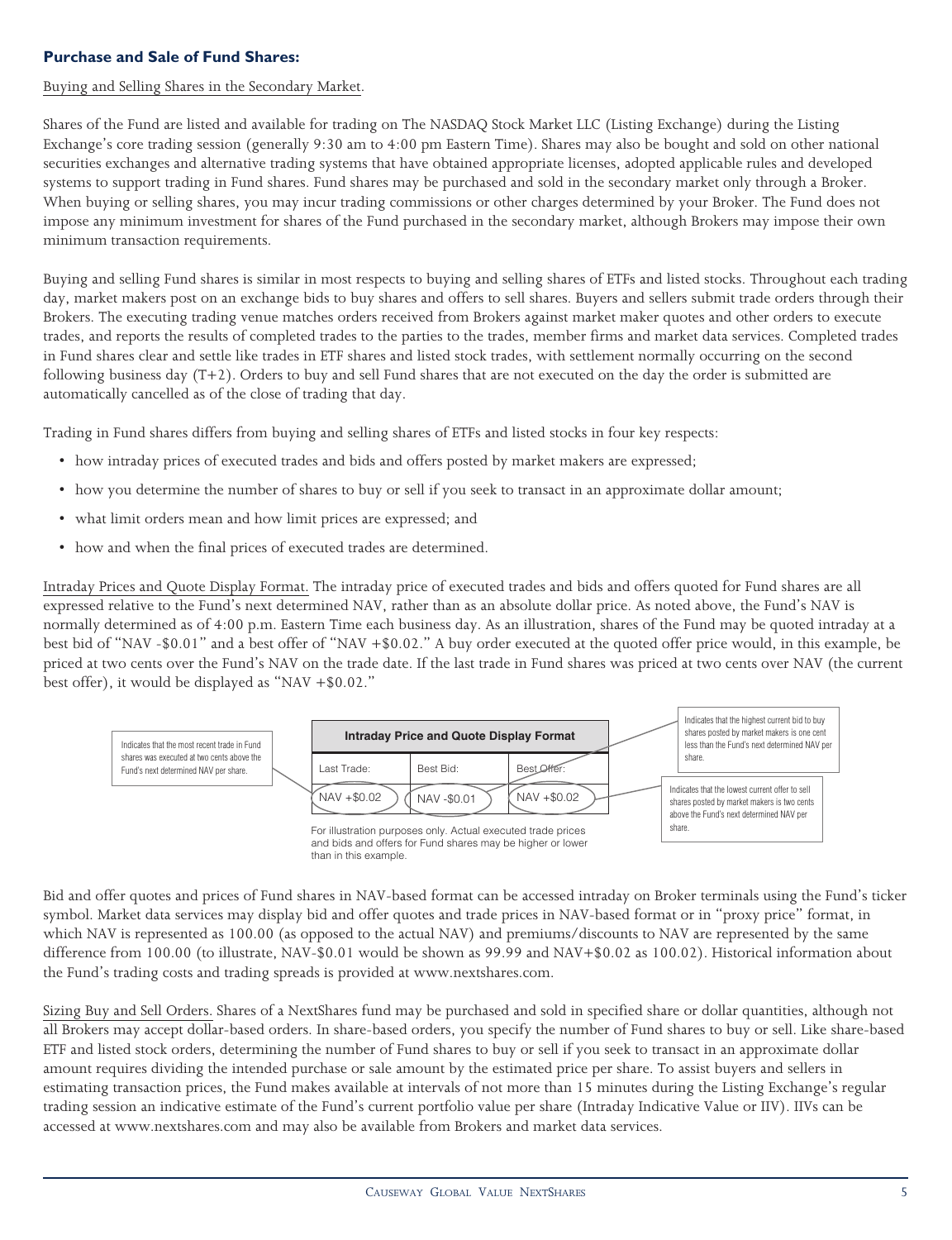The price of a transaction in Fund shares can be estimated as the sum of the most recent IIV and the current bid (for sales) or offer (for purchases). If, for example, you seek to buy approximately \$15,000 of Fund shares when the current IIV is \$19.98 and the current offer is NAV  $+$  \$0.02, you should place an order to buy 750 shares (= \$15,000  $\div$  \$20.00). And if you seek to sell approximately \$15,000 of Fund shares when the current IIV is \$19.98 and the current bid is NAV -\$0.01, you should sell 751 shares ( $\approx$  \$15,000  $\div$  \$19.97).

| <b>Sizing Orders to Buy and Sell Shares</b> |                                            |                                  | Indicates a target purchase amount of 750<br>shares if the buyer seeks to acquire |                                                                                                                                                                                    |
|---------------------------------------------|--------------------------------------------|----------------------------------|-----------------------------------------------------------------------------------|------------------------------------------------------------------------------------------------------------------------------------------------------------------------------------|
| Desired Purchase<br>Amount:                 | Current IIV:<br>Current Offer:             | \$19.98<br>NAV +\$0.02           | Shares to<br>Purchase:                                                            | approximately \$15,000 of shares when the<br>Fund's IIV is \$19.98 and the offer price is NAV<br>$+$ \$0.02.                                                                       |
| \$15,000                                    | Est. Price                                 | \$20.00                          | 750                                                                               |                                                                                                                                                                                    |
| Desired Sale Amount:<br>\$15,000            | Current IIV:<br>Current Bid:<br>Est. Price | \$19.98<br>NAV-\$0.01<br>\$19.97 | Shares to<br>Sell:<br>751                                                         | Indicates a target sale amount of 751 shares if<br>the seller seeks to sell approximately \$15,000<br>of shares when the Fund's IIV is \$19.98 and<br>the bid price is NAV-\$0.01. |

For illustration purposes only. Actual IIVs and bid and offer prices for Fund shares may be higher or lower than in this example.

Because IIVs are estimates and will generally differ from NAV, they cannot be used to calculate the precise dollar value of a prescribed number of shares to be bought or sold. Investors should understand that share transaction prices are based on the Fund's next determined NAV, and that NAVs may vary significantly from IIVs during periods of intraday market volatility.

Limit Orders. A "limit order" is an order placed with a Broker to buy or sell a prescribed number of shares at a specified price or better. In entering limit orders to buy or sell Fund shares, limit prices are expressed relative to NAV (*i.e.*, NAV +\$0.02, NAV -\$0.01), rather than as an absolute dollar price. By using limit orders, buyers and sellers of shares of a NextShares fund can restrict their trading costs in a manner not available for ETFs.



sell shares may be higher or lower than in this example.

Although limit orders can be used to restrict differences between trade prices and NAV (*i.e.*, premiums and discounts), they cannot be used to control or limit absolute trade execution prices.

Final Prices of Executed Trades. The premium or discount to NAV at which Fund shares trade is determined at the time of trade execution, with the final price contingent upon the determination of NAV at the end of the trading day. If, for example, an order to buy or sell shares executes at NAV +\$0.02 and the Fund's NAV on the day of the trade is \$20.00, the final trade price is \$20.02.

| <b>Final Prices of Executed Trades</b> |             |  | Indicates that the final price of a transaction in Fund<br>shares executed at two cents over the Fund's next |
|----------------------------------------|-------------|--|--------------------------------------------------------------------------------------------------------------|
| Trade Execution:                       | NAV +\$0.02 |  | determined NAV per share is \$20.02 per share when<br>the reference NAV is \$20.00.                          |
| NAV:                                   | \$20.00     |  |                                                                                                              |
| Final Trade Price                      | \$20.02     |  |                                                                                                              |

For illustration purposes only. Executed premiums/discounts and NAVs for Fund shares may be higher or lower than in this example.

The premium or discount to NAV at which Fund shares trade depends on market factors, including the balance of supply and demand for shares among investors, transaction fees and other costs associated with creating and redeeming Creation Units, competition among market makers, the share inventory positions and inventory strategies of market makers, and the volume of share trading. NextShares funds do not offer investors the opportunity to buy and sell intraday at currently determined (as opposed to end-of-day) prices. Buyers and sellers of shares will not know the final trade price of executed trades until the Fund's NAV is determined at the end of the trading day. Trading prices of shares may be above, at or below NAV, and may vary significantly from NAV during periods of market volatility.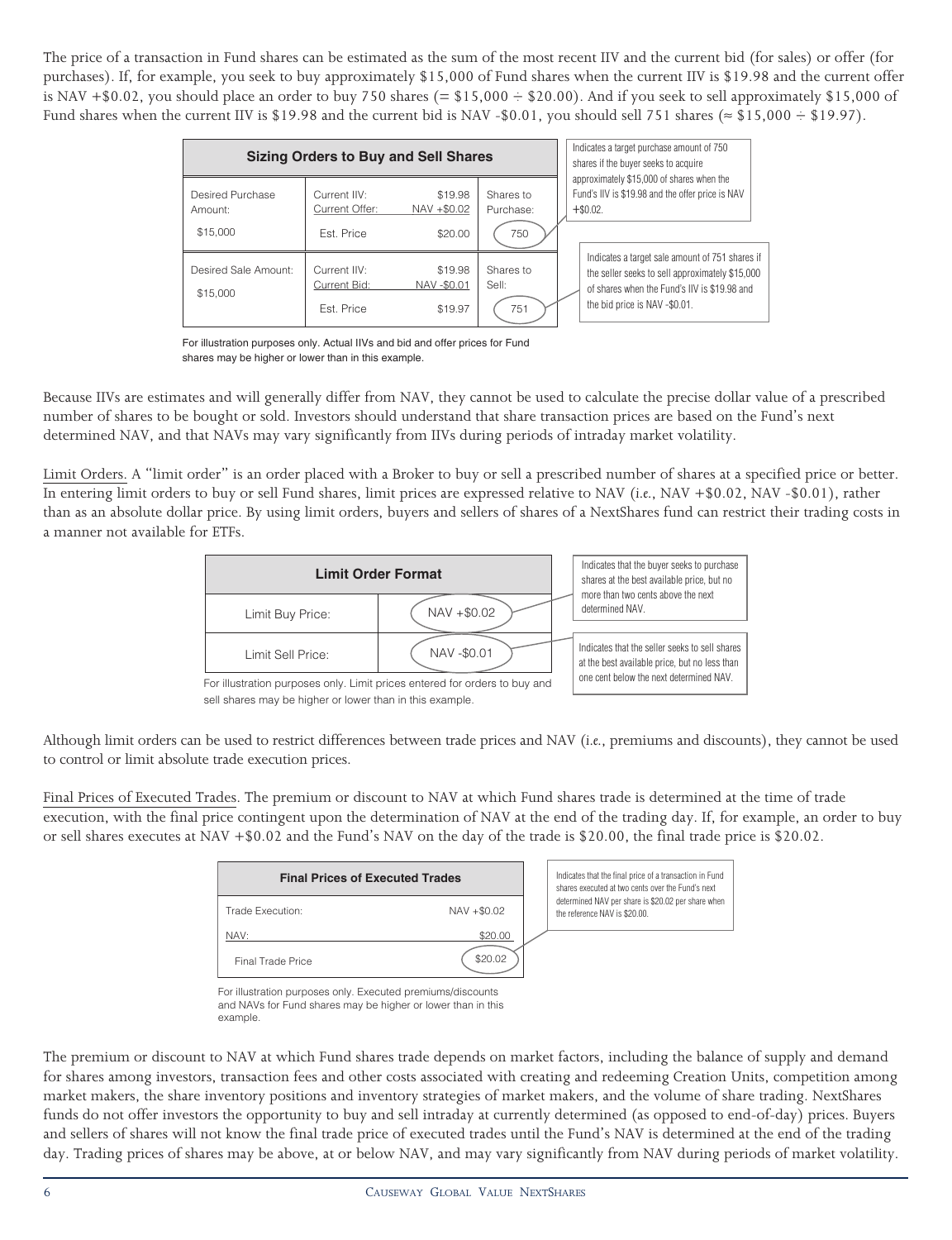Transactions Directly with the Fund. The Fund issues and redeems shares only in Creation Unit blocks of 50,000 shares or multiples thereof. Creation Units may be purchased or redeemed only by or through Authorized Participants, which are Brokers or institutional investors that have entered into agreements with the Fund's distributor for this purpose. The Fund issues and redeems Creation Units in return for the securities, other instruments and/or cash (Basket) that the Fund specifies each business day. The Fund's Basket may not, and is not intended to, be representative of current holdings and likely will diverge, and may diverge significantly, from current portfolio positions. The Fund imposes transaction fees on Creation Units issued and redeemed to offset the estimated cost to the Fund of processing the transaction and converting the Basket to or from the desired portfolio composition. For more information, see Investing in the Funds — Buying and Selling Shares below.

**Tax Information:** Distributions from the Fund are generally taxable to you as ordinary income or long-term capital gain, unless you are investing through a tax-deferred arrangement, such as an IRA or 401(k) plan.

**Payments to Broker-Dealers and Other Financial Intermediaries:** If you purchase shares of the Fund through a broker or other financial intermediary (such as a bank), the Fund and its related companies may pay the intermediary for the sale of Fund shares and related services. These payments may create a conflict of interest by influencing the broker or financial intermediary and your salesperson to recommend the Fund over another investment. For more information, ask your salesperson or visit your financial intermediary's website.